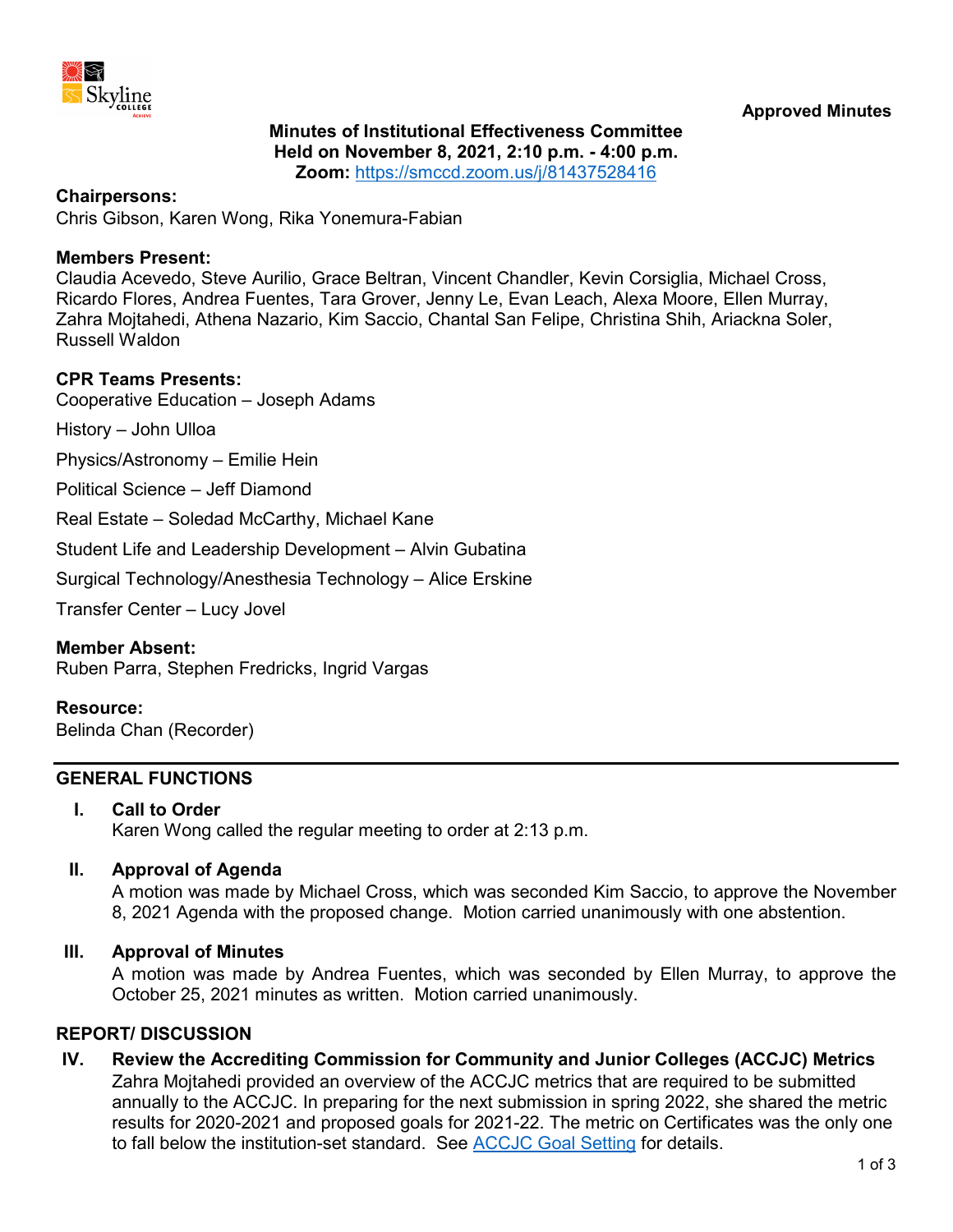

# **ACTION ITEMS**

- **V. Review the Accrediting Commission for Community and Junior Colleges (ACCJC) Metrics** Ellen Murray made a motion, which was seconded by Michael Cross, to approve the proposed ACCJC Institutional Set Standards and Aspirational Goals provided that we have more robust discussions about the Scorecard in regards to issues such as equity. Motion carried with 14 approving, three not approving, and one abstention.
- **VI. Further familiarize yourself with the program through its program review documents** Due to the time constraint, this agenda item was briefly covered. The IEC CPR Teams were encouraged to further familiarize themselves with the programs by reviewing their [program review](https://www.skylinecollege.edu/programreview/prsubmissions.php)  [documents.](https://www.skylinecollege.edu/programreview/prsubmissions.php)

# **VII. Consult with the CPR Faculty/Staff about program goals**

Members consulted with CPR Teams' representatives, keeping in mind the following questions:

- How did your analysis of the data packet and/or other sources inform your goals?
- What lessons did you learn about enhancing the student experience through the specific challenges posed by the pandemic, short and long term?

Below are some highlights from the share outs:

- Cooperative Education
	- $\circ$  Need to have a better understanding of the different COOP courses that are offered.
- Real Estate
	- o Perhaps offer a certificate
	- $\circ$  Need more data they know that 49% of students passed the licensing exam, but not how may actually took it.
- Student Life and Leadership Development
	- o Found the consultation to be very helpful in regards to what needs to be reported out in the CPR to convey what their program does.
- Transfer Center
	- o Challenged by how to create long-term goals in response to what they're observing and experiencing.

# **ANNOUNCEMENTS**

- **VIII.** Input on the *[Instructional CPR checklist](https://docs.google.com/document/d/1wojIBaQm5myScm2Xq126i-kWSIThphBz/edit?usp=sharing&ouid=106077962206322021227&rtpof=true&sd=true)* and *Student/Learning Support Services CPR Checklist* should be provided by Thursday, November 11, 2021.
	- **IX.** Annual Resource Requests are due by November 15. Programs should keep their deans in the loop. Resource requests need to be associated with a goal and implementation step that are referenced in program reviews.
	- **X.** The IEC meetings are held on the second and forth Mondays except when indicated, from 2:10 4pm: November 22, January 31, February 14 & 28, March 7 & 21 (1<sup>st</sup> and 3<sup>rd</sup> Monday due to spring break), April 11 & 25, and May 9. Outlook invitations were sent.

# **NEXT REGULAR MEETING**

The next regular meeting will be held on November 22, 2021 via Zoom from 2:10 p.m. to 4:00 p.m.